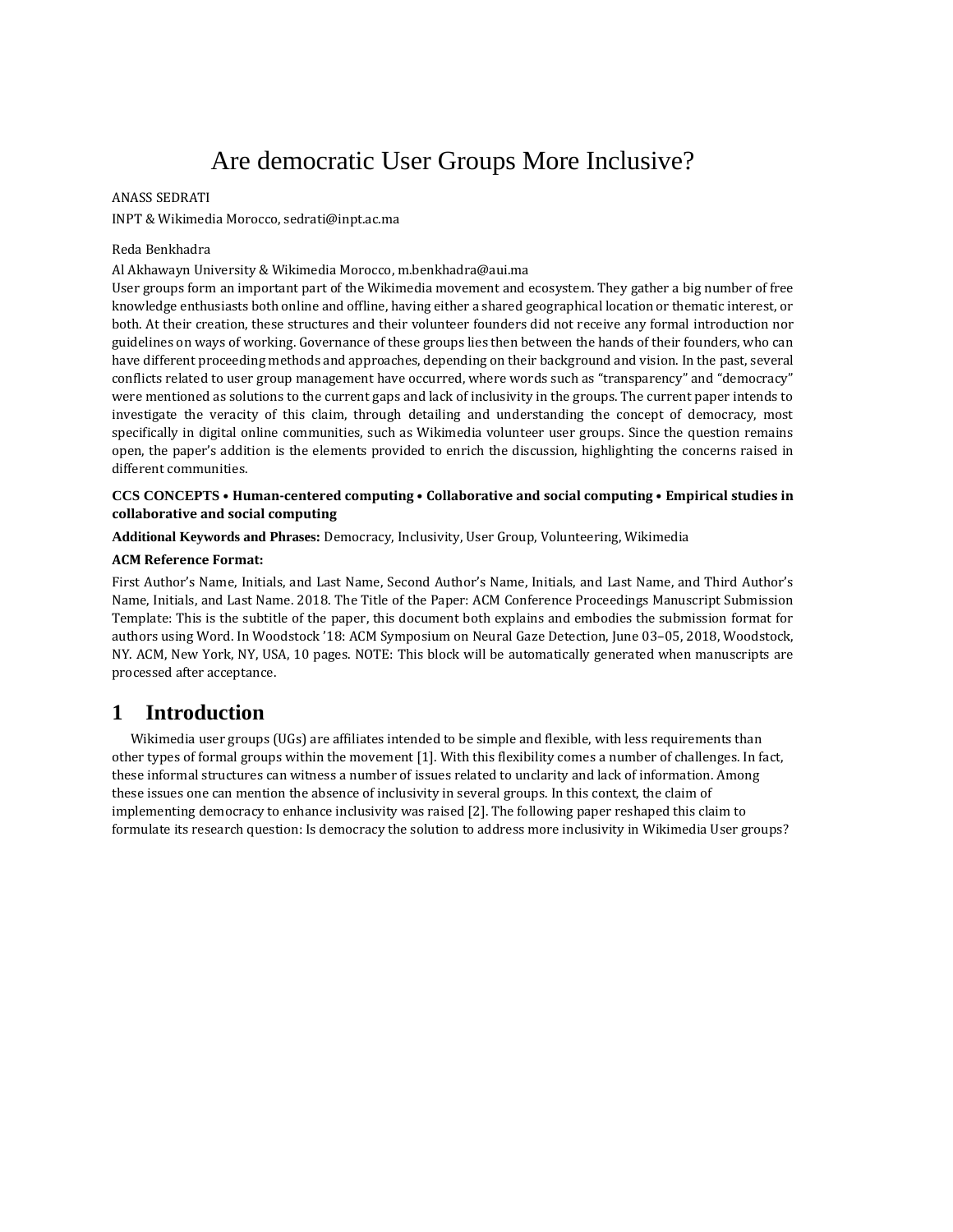In order to answer this question, we start by providing an extensive background in section 2, presenting the Wikimedia movement and some of its key elements, necessary to understand the area (Wikimedia Foundation, Affiliation Committee, and User Groups). Once the background is set, section 3 explains the theoretical framework to be used in our analysis, by introducing the concepts of digital governance, online democracy pillars, inclusivity, volunteering, and user group. These definitions will be central for mapping our forthcoming comparisons and analysis. In section 4, we present examples of current governance problems related to inclusivity occurring in user groups and analyze their causes. These issues will be then mapped in section 5 with democracy pillars, concluding that democracy alone is not enough to address inclusivity challenges. Given this result, section 6 is dedicated to sharing recommendations for improvements in the current routines and processes, to guarantee a better inclusivity in Wikimedia user groups, and solve the identified challenges. Finally, section 7 concludes this work by summarizing it and opening the path for future work.

# **2 Background**

The Wikimedia movement is a complex ecosystem featuring several actors, with different levels of implication and responsibilities. The present section aims to introduce some relevant stakeholders that are central to the question we are studying. First, we present the Wikimedia Foundation, the organization supporting the movement and the projects. Then, we explain the background and the concept of a user group, before introducing the Affiliates Committee. Finally, processes of user group creation and management will be presented, as they are the main area of this work.

# **2.1Wikimedia Foundation**

The Wikimedia Foundation (acronym WMF) is a USA-based non-profit organization supporting Wikimedia projects and communities. It was established in 2003 by Jimmy Wales to financially sustain Wikipedia and its sister projects through a non-profit solution. The WMF receives donations from free-knowledge supporters across the globe, and its strong economy allows it to engage an important number of employees (over 450) and drive several departments and projects worldwide.

The WMF is overseen by a board of trustees (BoT), having the ultimate corporate authority over it. Among the work that the BoT coordinates is the creation of new linguistic versions of Wikipedia and sister projects (through the Language Committee "LangCom"), and the creation of new Wikimedia affiliates in different regions of the world (through the Affiliations Committee "Affcom"). The full list of Wikimedia committees can be found at their Meta page [3].

# **2.2The Affiliations Committee**

With the emergence of the first affiliates, the WMF's Board of Trustees appointed in 2005 a "chapter coordinator" in charge of liaising and coordinating with the chapters and whose tasks were later delegated to a "Chapters committee" which was constituted by the board in 2006.

In 2012, the Chapters committee changed its name to the "Affiliations committee" (AffCom) in order to include the newly recognized forms of affiliates (i.e., thematic groups and user groups), thus evolving its field of action to become the entity in charge of reviewing requests of affiliation, recognizing and supporting movement's affiliate [4].

Nowadays, the AffCom is a community-run committee made of ten voting members elected by the movement for a two-year term [5], assisted by non-voting members comprising Board's liaisons and Foundation's staff.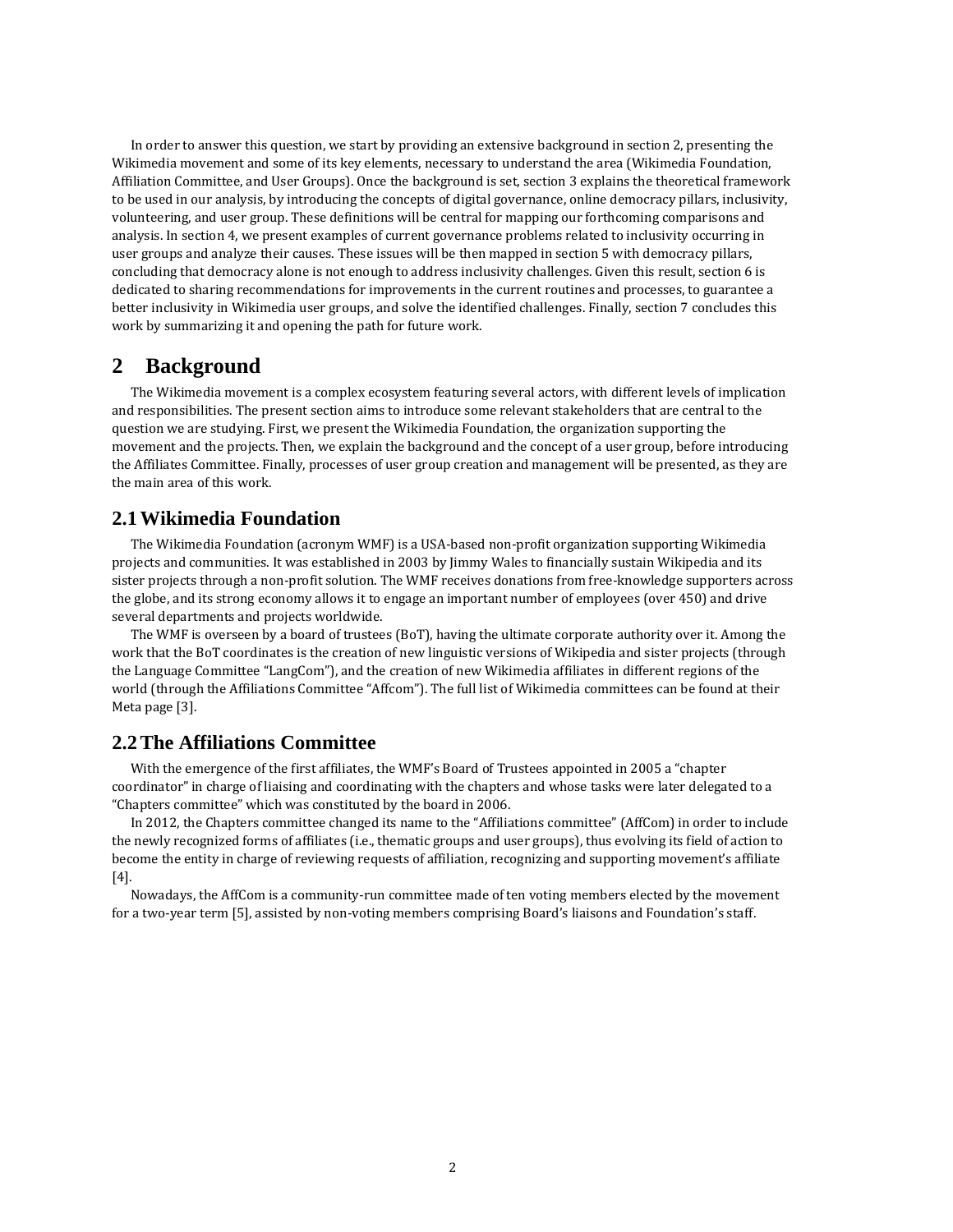# **2.3Wikimedia User Groups**

The Wikimedia Foundation distinguishes three types of affiliates, differentiated by their focus and legal status: Chapters, thematic organizations, and user groups. In fact, early forms of affiliation to the WMF were national chapters, emerging mainly in Western Europe with Wikimedia Deutschland and Wikimédia France in 2004.

In 2012, the Foundation's Board of Trustees recognized new models of affiliation, following a two-years consultation with the community to redefine the roles and responsibilities within the movement; hence alongside the national (or sub-national) chapters, thematic organizations and user groups became other forms of affiliation; the first being similar to the chapters in terms of conditions (legal incorporation, approval of the Board, etc.) but having a thematic focus instead of a geographical implantation, while the second was meant to be more flexible with lesser requirements [6].

User groups (UG) were defined as "open membership groups with an established contact person and history of projects, designed to be easy to form. User groups may or may not choose to incorporate and are granted limited use of the Wikimedia marks for publicity related to events and projects." [6] As of April 2022, 139 user groups exist in the Wikimedian community.

# **3 Theoretical concepts**

# **3.1Digital governance – Dictatorship – Meritocracy**

In the Oxford English dictionary, governance is defined as "the activity of governing a country or controlling a company or an organization; the way in which a country is governed, or a company or institution is controlled" [7]. In the digital world, the definition is adapted given the different stakeholders involved, and the nature of interactions. Online, it is usual to face anonymous profiles and different kinds of misleading information, from parts presenting themselves differently than what they are in real life (a group presenting itself as a person, people giving wrong age, etc.). These challenges, combined with the decentralized nature of the Internet, require a special effort to be studied.

Internet governance as a concept saw the light in 2005. Initially, it was defined as "the development and application by Government, the private sector, and civil society, in their respective roles, of shared principles, norms, rules, decision-making procedures, and programs that shape the evolution and use of the internet" [8]. This definition was later shaped to cover additional aspects and actors. In the context of this work, our interest is in open-source communities, Wikimedia being one of them. The two reference models used to study these communities are the benevolent dictator [9] and the meritocratic [10] governance models. In short, these models explain that online projects either remain dictatorships under the control of a small self-appointed core team or are willing to share power with those deserving it, by offering decision-making possibilities to them. Two of the main challenges in digital governance are inclusivity and democracy [11]. Both concepts will be defined in subsequent sections.

# **3.2Definition of Democracy online – its pillars**

Common definitions of democracy include "a system of government in which the people of a country can vote to elect their representatives" and "fair and equal treatment of everyone in an organization, etc., and their right to take part in making decisions" [12]. We assume that these definitions do not vary from offline to online.

In this paper, the definition of online democracy that we chose to use was the one established in [13], presenting the concept as a set of five pillars needing to be fulfilled. These pillars are: (i) open participation, (ii) transparency, (iii) equality, (iv) accountability, and (v) democratic dispute management.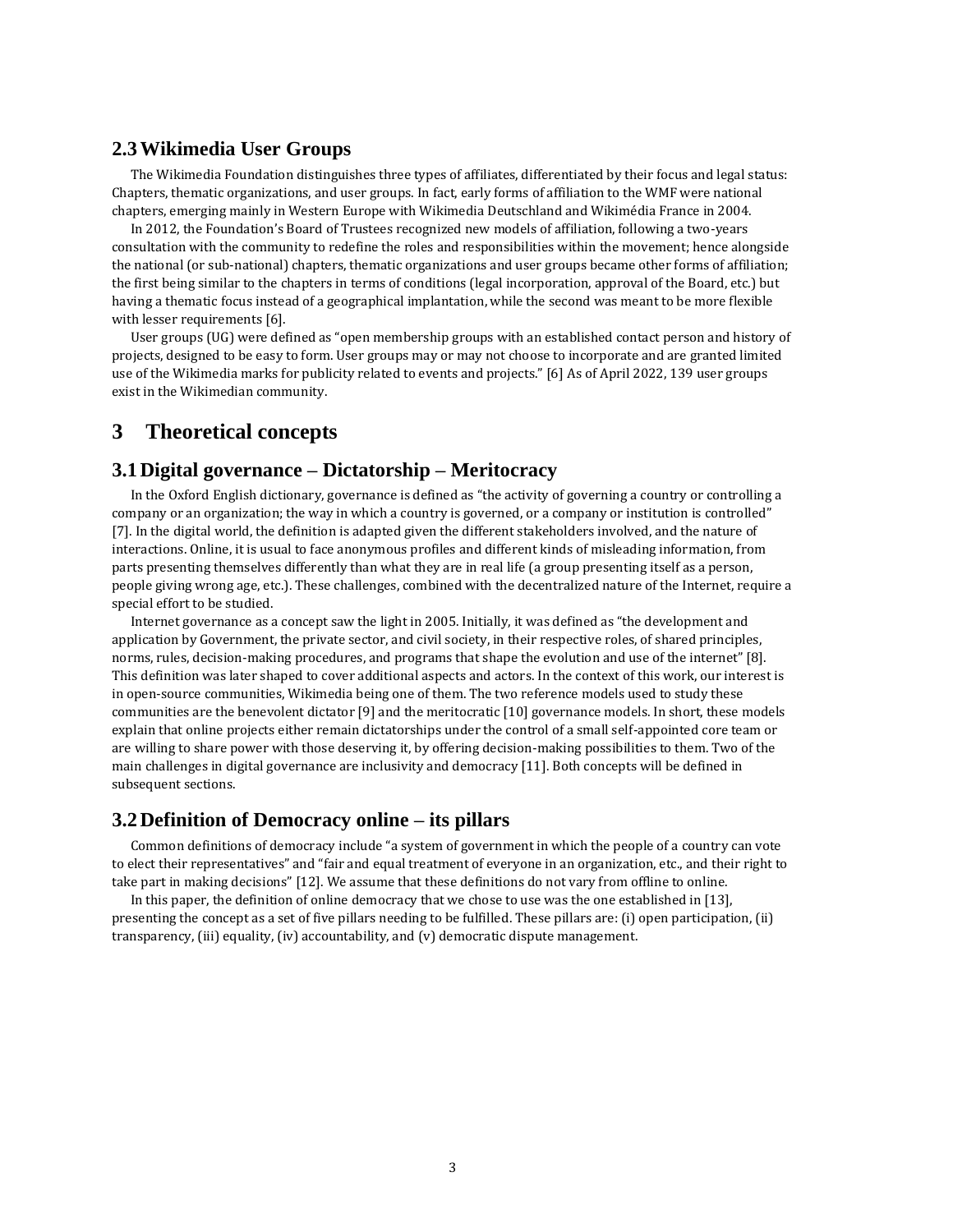# **3.3Definition of inclusivity**

Inclusivity is a broad concept that can be applied to different contexts and is subject to interpretation depending on the nature of existing variables and involved stakeholders. It is generally defined as the fact of "including and embracing people from various backgrounds" [14] or "including people who might otherwise be excluded or marginalized" [15].

In social sciences, inclusivity serves as basis by which issues at stake can potentially be solved; in fact, the UN advances the term 'social inclusivity' to refer to "the process of improving the terms of participation in society […] through enhancing opportunities, access to resources, voice and respect for rights" [16]. Similarly, some layers can be given to the initial definition to designate a specific or complex situation, such as 'process inclusivity' to refer to direct or indirect participation in decision-making and also 'outcome inclusivity' to address people's concerns [17].

Inclusivity poses a number of challenges, including decisional effectiveness, taking in consideration that no "work can be done" if persistent demands take over all discussions. Some scholars such Adam J. Table go further and even question whether inclusivity requires democracy [18]. Such dilemmas will be closely regarded in subsequent sections.

In this paper, we define the concept of inclusivity precisely as 'process inclusivity' to refer to inclusiveness in User groups, and by extension in the Wikimedian community.

### **3.4Definition of volunteering**

Volunteering refers to "any activity in which time is given freely to benefit another person, group, or organization" [19], through which the individual commits to contribute for the common good or get involved in collective structures to strengthen his personal skills. Despite being prevalent across the world, volunteerism is limited to a specific segment of the society and is sometimes viewed as subsidiary.

Online volunteering, being its extension in the digital communities, does not differ too much from the traditional form, if not the nature of existing interactions. It is defined as "a type of civic engagement where the volunteers perform their tasks using the Internet either from their home or other offsite locations" [20] and can include activities such moderating a social media page or creating an article on a collaborative encyclopedia, etc. This kind of volunteering seems to be both a remedy for existing inequalities and a means of strengthening social participation in societies turned towards new technologies [21]. In between, there is hybrid volunteering involving both online and offline activities and which also seems to attract many people attempted by a mobilization in different forms. Activities of the Wikimedia movement's affiliates are the best illustration.

Such activity, despite being conducted for free, brings considerable benefits to both the individual and the structure. Wilson and Musick [22] consider that there are individual benefits to be gained from the voluntary activity that can go beyond the work itself and persist after leaving that role. Similarly, Meier and Stutzer [23] argue that for an extrinsically motivated volunteer the activity is rewarding in terms of higher life satisfaction and increases individual's well-being, noting at the same time that the latter can be negatively impactful for a volunteer whose status remains unchanged.

# **3.5Understanding the concept/model of a User Group**

#### **3.5.1The model and structure.**

User groups are defined by WMF as groups of Wikimedians interested in coming together and working offline in a specific geographic area, or a given thematic area. From a community perspective, interpretations are however diverse, depending on the context, knowledge, experience, motivation, availability, and network of each group. While some affiliates remain as a infrequent virtual gatherings, others operate as associations with bylaws and regular meetings. In between are many groups navigating in a dark area, where members meet in-person, but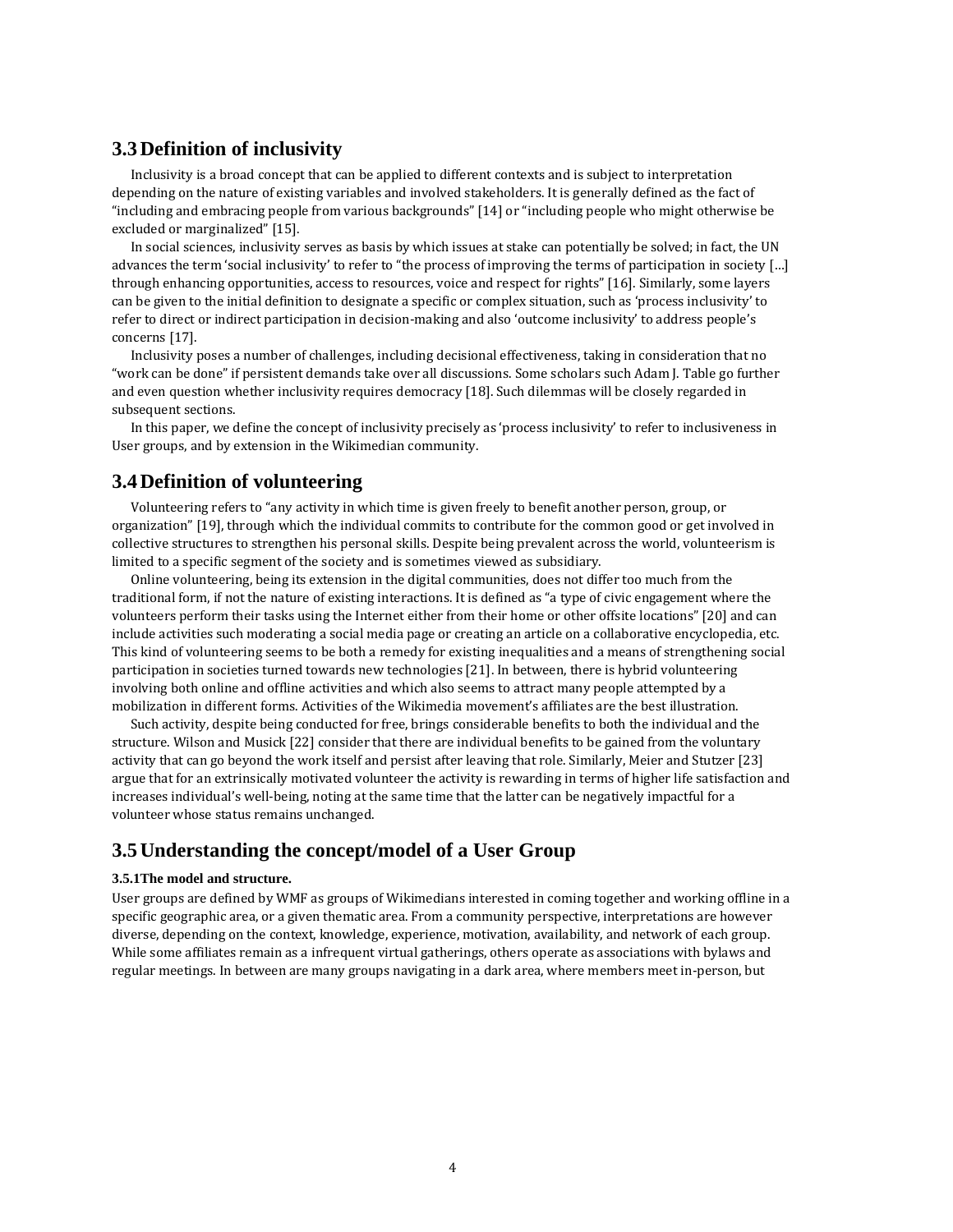without having a given legal status in their country, and not knowing how to operate strategically their team, nor having any governance support offered proactively.

The lack of clarity for user groups governance reflects in their structure. Unless a group is a legal association with bylaws (a minority [24]), the situation is that a lot of confusion is happening on different roles and responsibilities between the members, ultimately creating several challenges and problems.

#### **3.5.2Skills vs representativity.**

As any working team, skills and knowledge are important criteria for driving work in user groups. The different operated projects and initiatives need good management and documentation skills, requiring sometimes external members to join and enrich the group. On the other hand, it is important that community members form a consequent part of the affiliate, as they are aware of the movement dynamics, and on their local online context.

#### **3.5.3Decision-making processes.**

Since governance is left to interpretation depending on the user group, decision making processes become therefore unclear. In some affiliates, decisions are made top-down, with a leadership deciding and communicating to the other members, while a bottom-up approach is adopted in other groups, where members are involved in decision-making, through mechanisms such as voting.

# **4 Current governance problems related to inclusivity in user groups**

# **4.1Examples of problems and cases related to inclusivity**

Governance is key for the well-functioning of any organization or group. A bad or unclear governance is a problem catalyst and can generate difficult conflicts that take a lot of time and energy to be solved.

Wikimedia user groups are not an exception compared to the different other structures in terms of governance problems. The authors, having co-founded Wikimedia Morocco user group since 2015 and through participating in several Wikimedia movement events and discussions, have noticed issues of a lack of inclusion in user groups that have informed this work.

Among the problems that were witnessed in the inclusivity area, one can mention:

Appendix *Issue 1: Non-inclusion in information sharing and decision-making* – Several group members report no or little internal communication within their user groups channels. Sometimes, the contact persons keep the messages and e-mails they receive to themselves, or answer in the name of the whole group without gathering different opinions. This results in conflicts related to participation in conferences and contests, grant applications, and general communication issues. The lack of accountability for user groups encourages this sort of behavior, as there is no formal and mandatory process to follow in terms of internal communication. Appendix *Issue 2: Non-inclusion as a consequence of bad management and unclarities* – Being informal, and not obliged to follow any official structure, many Wikimedia user groups do not have clear roles and responsibilities shared with their members. Although a number of groups have roles cited in their description pages, the volunteering nature of the activities makes it optional to commit to the different tasks. Some expect others to volunteer "full-time" to address all their needs, and that all must be as present and active as them. This creates a situation of confusion and frustration, between those who think that they are the only ones working, those expecting the "volunteer leaders" to work more, and those who are seen as "inactive" and not producing value. Many do not feel included in the group, as they are lost, and do not know what to do in terms of tasks. Appendix *Issue 3: Non-inclusion for "personal interests"* – Creating a Wikimedia user group holds several benefits that can be interesting for many. Every year (before Covid-19), a person from each Wikimedia user group could attend the Wikimedia Summit, organized in Berlin. Groups can even be created for that purpose! Not only the Berlin conference is a reason to create a user group and keep it for oneself, but also the need for recognition (being called a founder) and the uniqueness and exclusivity coming with it. Many conflicts intra-groups happened when different Wikimedians created user groups in the same country, for the same exact purpose, and refused to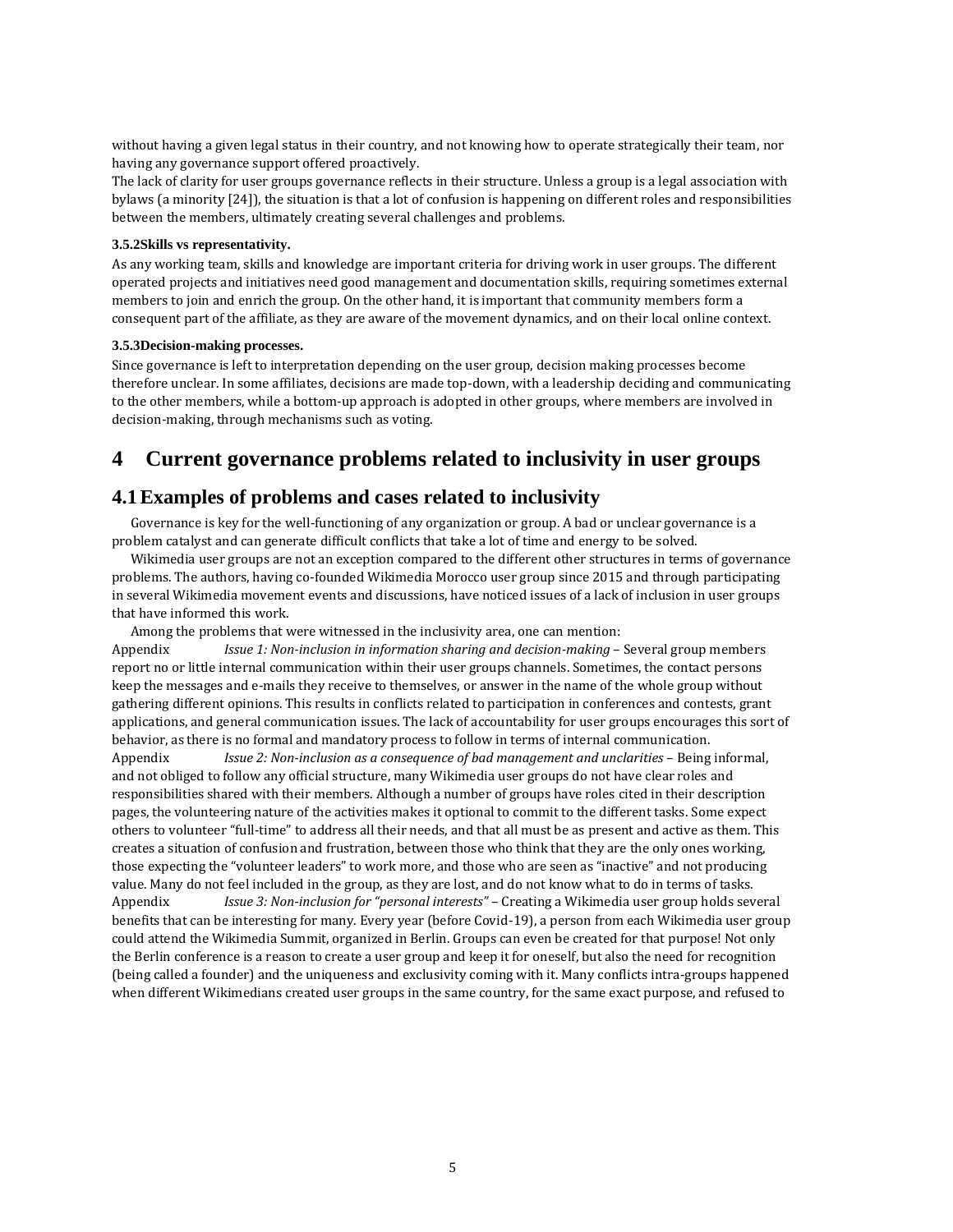merge with each other. Claims of non-inclusion and refusal of collaboration can lead to affiliate de-recognition as the case of two user groups in Brazil in 2018 [25].

Appendix *Issue 4: Non-inclusion in group access and membership* – Although one of prerequisites for user group creation is to be open for community members to join, there is a possibility to set up barriers for new members once the recognition phase is complete. An example of these hurdles can be the implementation of filters (ex: forms to be filled in, interviews) where decisions are made later about if potential members can join or not. Unfortunately, these filters can easily be misused by individuals creating groups and not wishing others to join. There are currently no detailed guidelines on how to recruit new members when assessing their applications, besides the vague mention that the groups should be open and inclusive.

### **4.2Causes/Origins of the problems**

Lack of inclusivity is not always an intentional choice. It can come as a consequence of different contexts and situations. Below are examples of causes that might be related to the problems mentioned at the earlier section.

#### **4.2.1Lack of information and transparency.**

By construction, user groups are simple structures, with no governance guidelines. According to the Affcom: "there are no specified bylaws or governance guidelines for User Group affiliates. This is because User Groups are the simplest affiliate model with no requirements for regional non-profit status, Board, or bylaws. This structure allows groups to function as recognized bodies" [26]. The fact that user groups are the simplest structures pushed even some former chapters to willingly ask to transition to a user group status, as chapter requirements are stricter in the Wikimedia movement [27] [28].

Given the definition provided by the Affcom, and since there are no practices to be followed in terms of leadership rotation or elections, each user group is left to itself, and to the discretion of its members to choose the most suitable governance model. The only interventions from Affcom come in case conflicts or problems are reported. However, several unhealthy behaviors can perdure without being reported, especially in the smaller and most isolated affiliates.

The lack of onboarding comes also in the form of no formal introduction provided to user groups. Most user groups are created by Wikimedia enthusiasts, who would like to collaborate with each other in their context. Many of them might be new to the movement and lack information and background that could be good to know. Formally, the only introduction given to user groups is an email sent by the Affcom to the Wikimedia mailing list, informing about the acceptance of the group. After that, the only contact will be regarding the status of the yearly report that should be provided in order to keep the active status of the user group. Meanwhile, the group members might not have received the required information to understand what their structure is, nor how it could be best developed, or whom to contact in case of needing help or mentorship. Many user groups do not know the roles and responsibilities within the movement, nor what the Affcom role is (besides recognizing them).

In addition to the lack of information, the language barrier adds an extra layer to the challenging situation for many, who are not comfortable in communicating in English, and might find the communication level of the Affcom too formal and not simple to understand.

#### **4.2.2Unhelpful local context.**

Many affiliates and members are impacted by their local context where democracy is (or was) not applied. This can take different forms, either implicitly through an anchoring of non-democratic practices in popular culture, and therefore the transposition and persistence of unconventional methods of management and governance within groups; or quite simply by finding oneself in situations involving the use of fraudulent techniques to try to get authorizations or any other documentation difficult to obtain but necessary for the holding of any activity. Either way, the individual must show exemplarity in their actions and align himself with the guiding principles accepted during the creation of the UG.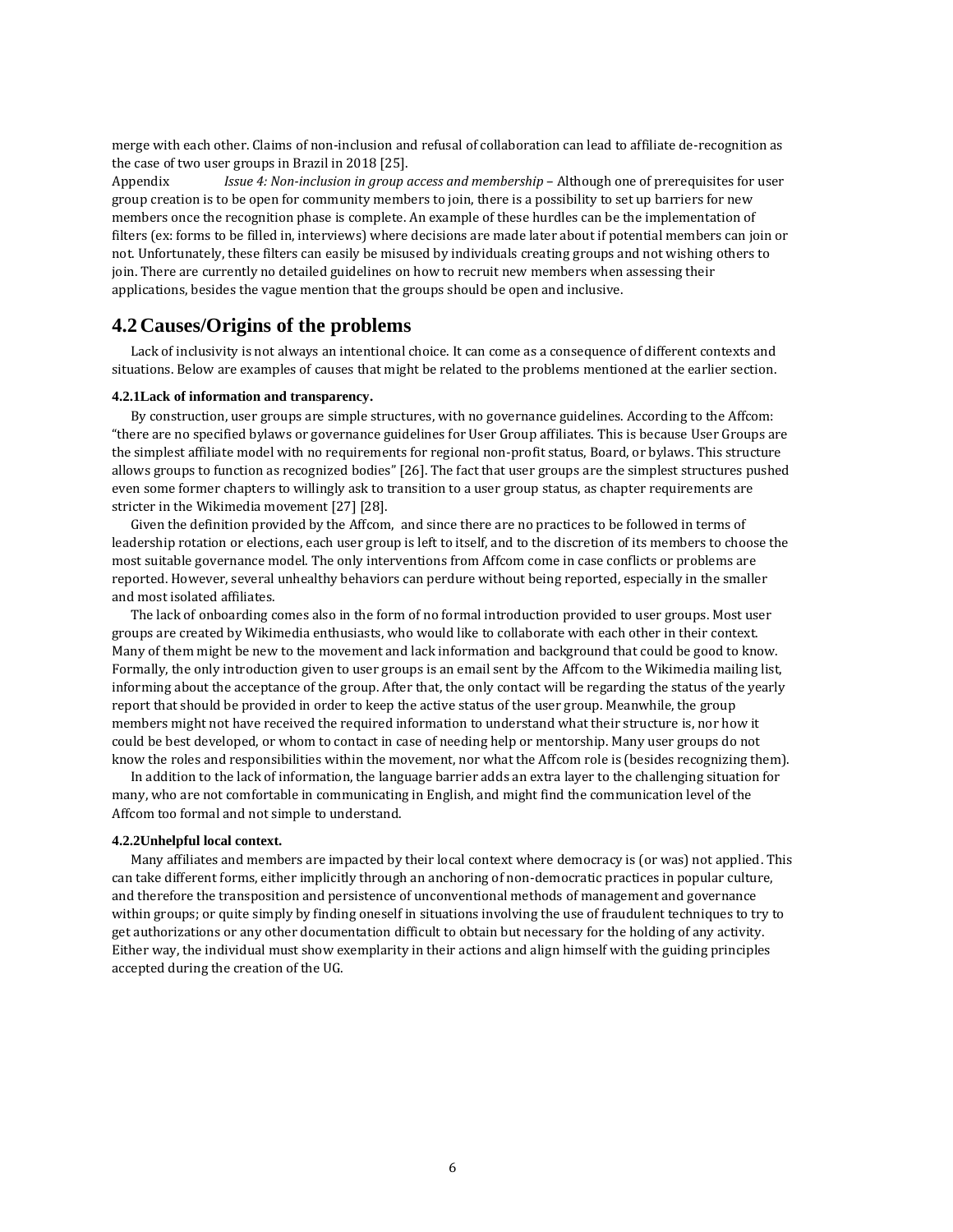The unfavourability of the local context can also lead to other situations unique to the Wikimedian context which may be shared to some extent with other similar online movements - related in particular to the lack of viable options for community mobilization at the local level. The impossibility of holding general assemblies or face-to-face meetings leads some groups to renew the same board virtually, without consulting and including in this process the members involved in the group, and thus ended up with the same leadership since the launch. In this sense, the very existence of several user groups having the same leadership, or even created by the same person to ultimately serve the same interests and ends, was noted by community members [29]. For such a scenario, it suffices that a small activity be noted around a thematic or a geographical area that can take a different twist with the involvement of experienced Wikimedians capitalizing on the previous realizations and turning it into a group recognized by the WMF. The contribution of the latter - who either have close personal links with those really established in the geographical area or have a superficial attachment to the given thematic intervenes mainly to bypass the conditions of eligibility for the creation of UGs (cf. background section). We can label this kind of affiliates as "satellite user groups", since they serve as a platform for their "godfather" to further satisfy his interests, by ensuring more votes during elections (whether being voter or candidate), participation at international conferences, and also grants from different sources.

#### **4.2.3Volunteering.**

The current model of volunteerism within the movement can also be seen as problematic. Despite the innumerable positive aspects that this type of engagement brings, and even if several initiatives have been tried to better support volunteers [30], there are still some shortcomings that can be a source of problems for the groups, and therefore of its activities.

Volunteering, in itself, is an element that makes commitments and organization much more difficult, as it is particularly related to the person and their degree of interest and involvement, not to a particular team or project. The absence of a contract or commitment with the volunteer implies that the only agreement is "honor" and trust, meaning that volunteers can in theory be absent without prior warning at critical moments in the implementation of projects.

Therefore, for fear of the absence of volunteers at any time and due to lack of confidence in the concept of volunteering, serious and long-term projects cannot be scheduled within the framework of limited voluntary work.

On another level, through engagement within a user group, volunteering easily turns into an unpaid work. As volunteers join the Wikimedia movement primarily to contribute to online projects, they find themselves overnight embroiled in administrative matters that need to be sorted out and resolved, ranging from processes of creating groups and associations, to the management of projects requiring daily monitoring, through the exchange of emails, organization of meetings and preparation of reports and similar documentation. Those tasks require a great commitment and attention from the volunteers, although they are not susceptible to be responsible for such kind of work but find themselves obliged to perform them due to the nonexistence of alternatives, especially in the Global South.

# **5 Is democracy the solution?**

In order to answer the central question of this section, it is important to understand the problematic it is highlighting. From one end, we have a problem that was described earlier, while from another we have a concept that is claimed to be its solution. This section summarizes first the problematic and its main stakeholders (user groups) situation, before mapping the concept of democracy with this problematic to see if it solves it indeed.

The Wikimedia movement gathers volunteers and enthusiasts from all parts of the world, with different cultures, interests, and backgrounds. This variation is reflected in the user groups' situation and their ways of working. Unlike chapters and thematic organizations who are formally incorporated and operate either geographically or within a thematic, user groups can encompass both scopes while having different ways of mobilization and inclusion. Thematic user groups have more ability to attract potential members from different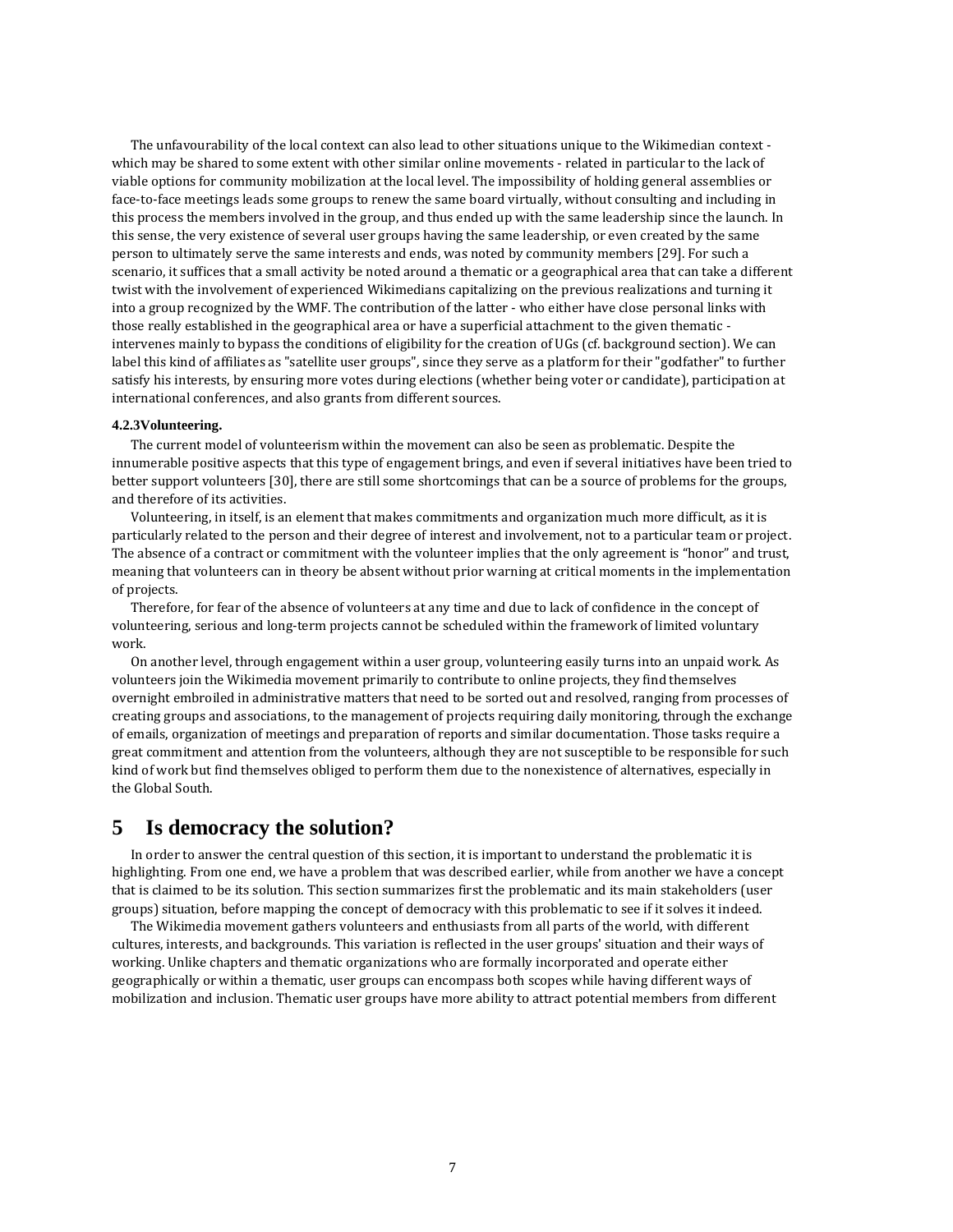backgrounds and having similar interests, as they rely on profiles of Wikimedians already accustomed to working within affiliates and find in the user group a means of coordinating efforts on the same subject. However, the four barriers to inclusivity remain relevant to such groups despite the favorable environment.

Territorial user groups are moreover confronted with the realities of their local context and culture. They might be the first experience of coordinating for their founders, who experience several challenges. Groups created by new Wikimedians have indeed different governance issues than those having experienced contributors who might have been involved in other initiatives earlier. This diversity of profiles and backgrounds adds an extra layer to the complexity of the problematic we are investigating and is overlapping with some of the different topics identified earlier.

# **5.1Does democracy solve the "lack of inclusivity"?**

The main question raised in this work is if democracy is the solution to the lack of inclusivity in user groups. To answer it, we will be mapping each of the four inclusivity challenges that we identified earlier, with the five pillars of democracy. If one of these pillars solves a challenge, then this means that this issue is solved by democracy. On the other hand, if none of the five pillars seems to address the core of a challenge, we will be able to conclude that the issue is not solved by the concept of democracy.

#### **5.1.1Problem 1(Lack of Transparency).**

1. *Transparency* - This pillar is the appropriate solution to address this problem. It can guarantee, by definition, an access to information, its sharing within the group, and can facilitate making fully informed decisions.

#### **5.1.2Problem 2 (Unclear Roles and Responsibilities).**

- 1. *Open Participation* This pillar means that anyone can participate in the work. It does however not address the unclarity of roles and responsibilities, that does not necessarily come from an open participation.
- 2. *Transparency* One of the definitions of transparency is the absence of secrets [31]. Similar to the first pillar, it does not really address the problem. In fact, a group can be fully transparent but with unclear roles and responsibilities.
- 3. *Equality* Having equal voices within a group is important in many aspects but does not imply that roles and responsibilities will be clarified and is not its trigger.
- 4. *Accountability* It can seem that it is the solution for this problem. However, and remembering the absence of guidelines for user groups, there is no guarantee that a user group will have defined roles and responsibilities just because they are recognized by the Wikimedia Foundation. The only item user groups are indeed accountable to provide every year is an activity report, as well as a financial one if any grants were provided. Accountability in this sense does not imply a clarity of roles and responsibilities in a user group.
- 5. *Democratic Dispute Management* This principle is enabled only in case of disputes. In case of a group with unclear roles, and assuming that no disputes are happening about this point, this pillar will not help clarify these roles per se.

After mapping the five democracy pillars with this problem, and seeing that none of them addresses the issue, we can conclude that implementing democracy in a user group does not necessarily mean that roles and responsibilities in that group will be clearer.

#### **5.1.3Problem 3 (Personal Interests).**

Both *open participation* and *transparency* are pillars ensuring that anyone interested can take part in the ongoing work, which is shared openly. This prevents the lack of inclusivity due to hiding information. We can therefore conclude that this problem is solved by democracy.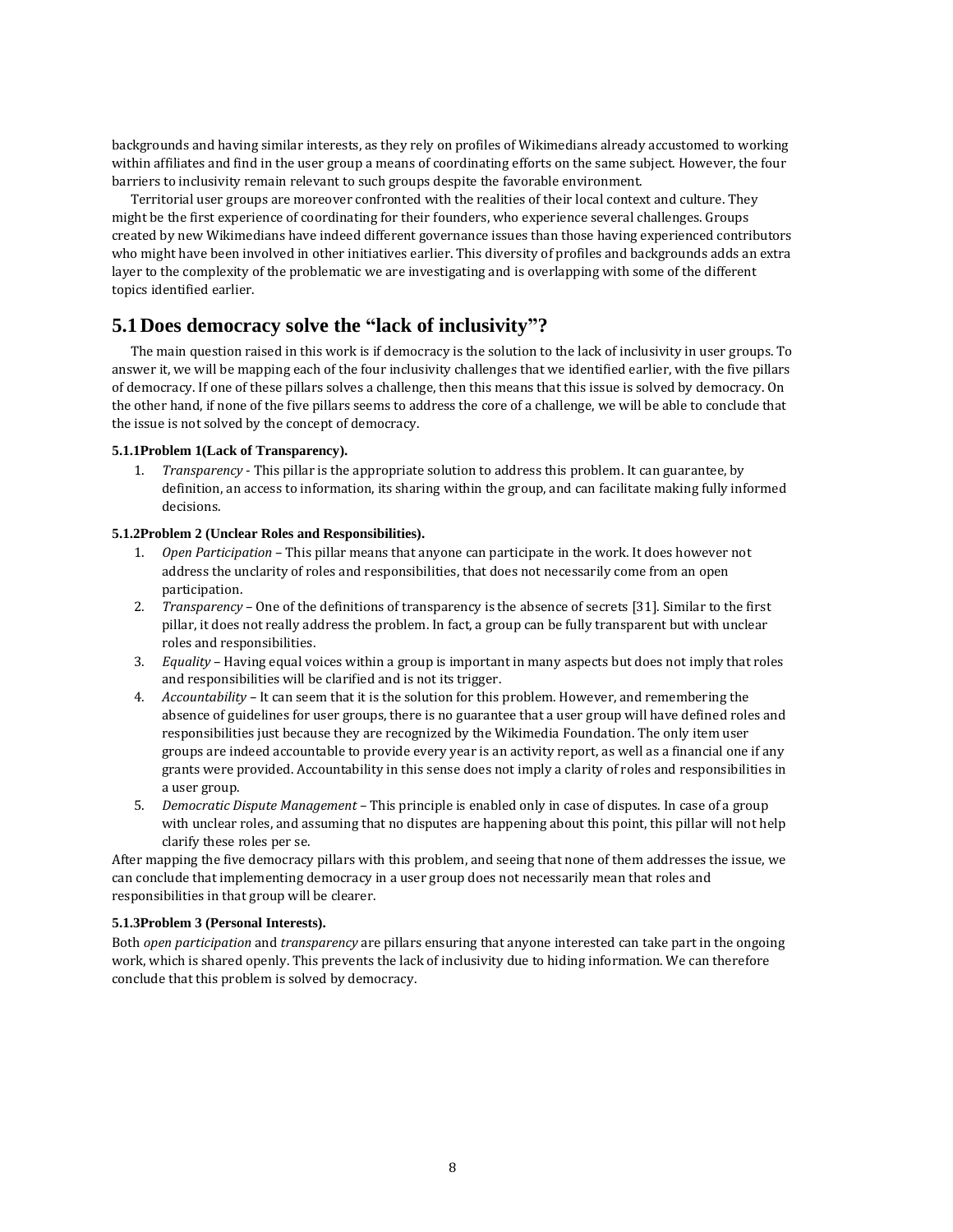#### **5.1.4Problem 4 (Group's Inaccessibility).**

- 1. *Open Participation* It may seem as the way to allow more participation, but that does not really solve this issue, as it can certainly make it easier for people to apply to join the groups, but not necessarily to access it. Moreover, for some communities, accepting the participation of socially under-represented or marginalized individuals can be extremely difficult or even a limitation, because the affiliate wouldn't be tempted to violate the laws of the country, as it can have strong consequences on the activities carried out or even be considered as outlawed by the authorities.
- 2. *Transparency* This can partially attempt to solve this problem, without however being the solution. Having a minimum of clarity on the membership or selection process can be crucial for the individual wishing to join, as it implies at least a sharing of information and therefore a potential means of interaction, however it cannot guarantee an access to the group.
- 3. *Equality* Having fair and equal representation within the affiliate is a goal in and of itself. It can be achieved only when there will be a willingness from the "group leadership" to review their modus operandi and the filters they set up for joining the group. This pillar, alone, cannot address and solve this issue.
- 4. *Accountability & Democratic Dispute Management*  These two pillars are only valid to address a few problems that are specific to them; non-fulfillment of responsibilities for the first and in case of conflict arising for the second; and are thus not suitable to solve this issue related to group's inaccessibility.

# **5.2 Summary**

Figure 1 below summarizes the findings of this section, by showing the results from mapping the democracy pillars against some inclusivity issues, to conclude if democracy solves the problem.

| <b>Problem</b><br><b>Solution</b>          | Open<br>participation | Transparency | Equality | Accountability | Democratic Dispute:<br>Management | Solved by<br>democracy |
|--------------------------------------------|-----------------------|--------------|----------|----------------|-----------------------------------|------------------------|
| Lack of transparency<br>(11)               | N/A                   |              | N/A      | N/A            | N/A                               | Yes                    |
| Unclear roles and<br>responsibilities (#2) |                       |              |          |                |                                   | No                     |
| Personal interests<br>(13)                 |                       |              | N/A      | N/A            | N/A                               | Yes                    |
| Group's<br>inaccessibility (#4)            | x                     |              | x        |                |                                   | No                     |

**Figure 1: Inclusivity challenges vs Democracy pillars.**

# **6 Recommendations for improvements**

Results from the previous chapter explain to us that democracy is not always the solution for the inclusivity challenges that were identified in certain Wikimedia user groups. In particular, we saw that two issues ("Unclear roles and responsibilities" and "Group's inaccessibility") need more than democracy in a user group in order to be solved. In this section, we are presenting a number of recommendations for areas that can address these challenges, so that eventual actions are taken by parts interested. The recommendations we share are the following:

# **6.1 Include more than two contact persons per group**

When creating a user group, two of the (minimum required) three co-founders are requested to sign a "User group agreement and Code of conduct" which designates them de facto as contact persons vis-a-vis the Foundation. This extends automatically following UG's annual renewal, or at the request of the group to change one of their contacts or both. The agreement, which is also renewed automatically, should in our view be more flexible for groups wishing to have more than two contact persons. We believe that will certainly allow more information sharing within the group, instead of it being concentrated in the hands of a few individuals, and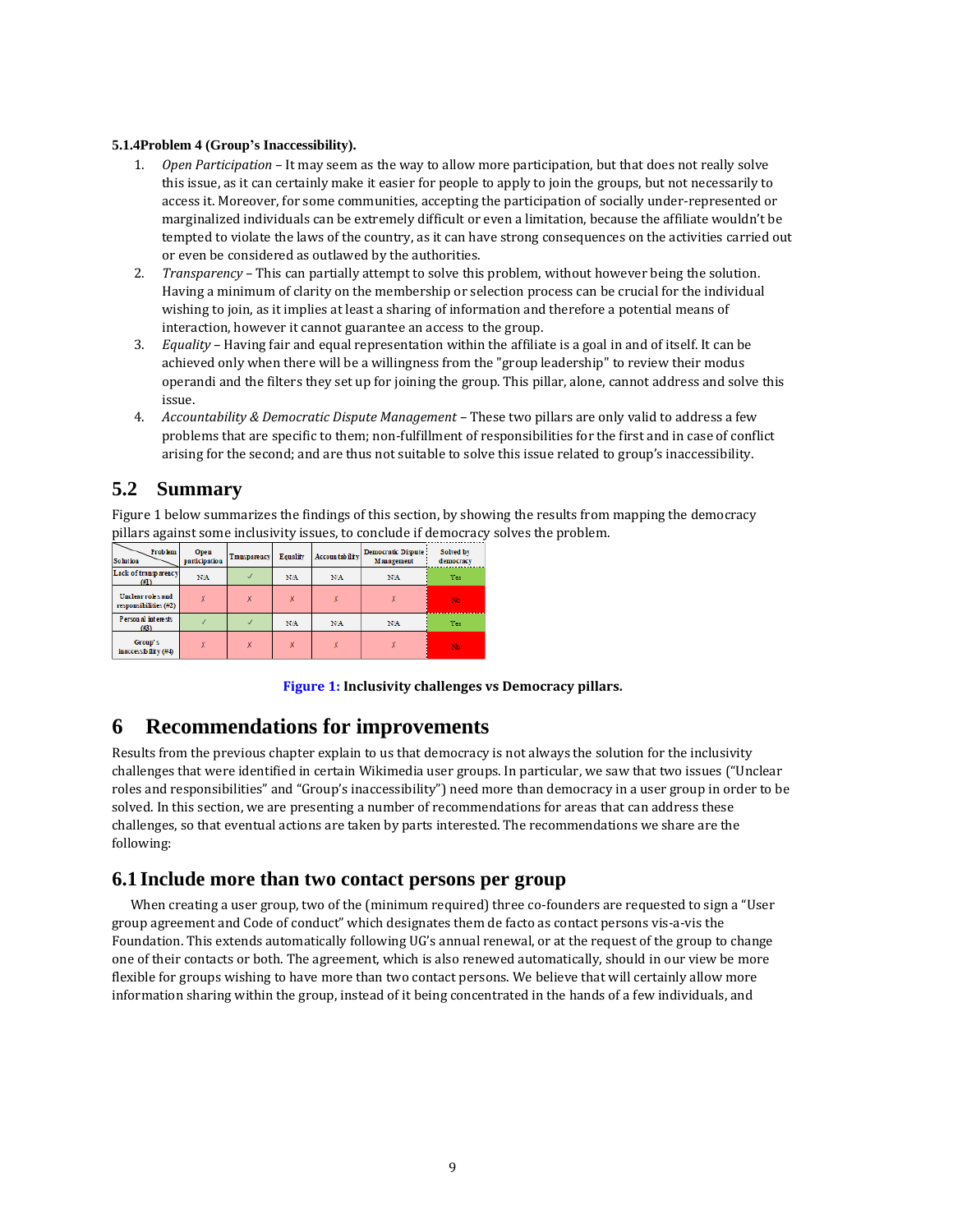subject to their judgments and good-will. This recommendation can help address the lack of transparency (challenge 1) and prevent personal interests (challenge 3).

# **6.2Capacity-building for user groups**

Currently, once a user group is created and recognized, its members are "left to themselves", without receiving any guidance, in terms of governance, or any other areas. This disconnection is certainly the source of several challenges that could be solved with more communication and follow-up.

Among the helpful activities that could be thought about, one can mention capacity building. Nowadays, user groups benefiting from these activities are either those in proactive contact with the WMF, or with bigger chapters. Even in these cases, it can be that only some group members are benefiting from it, not sharing it with others. The sixth recommendation of the Wikimedia 2030 strategy (Invest in Skills and Leadership Development [32]) encourages clearly developing skills for all community members. In a user group context, this implies that training and tutorials need to be made publicly available for all members, not only for some. In particular, education in management and leadership is an aspect to be considered in priority for user groups. Currently, user group leaders and contact persons are not offered any support in management skills, except for affiliates where problems are arising. We do not believe that it is an efficient approach, as "prevention is better than curing". A good implementation of this recommendation and having trained leaders and group members can help address both lack of transparency (challenge 1) and unclear roles and responsibilities (challenge 2).

The outstanding question for this recommendation will be regarding who will prepare the training material and take the responsibility for implementing this work.

### **6.3Create tutorials and guidelines**

Today so many groups are created, and they all must go through the same trajectory while reinventing the wheel all the time because there is no template, tutorial or guide provided to them as to how to run the groups.

One of the notorious examples is the preparation of annual reports, which are mandatory for the renewal of the recognition of affiliates, group leaders are left to themselves as volunteers, which can either create burn-out or lead to inactive groups.

Also adding the development of tutorials, which we feel is essential, to accompany groups in good governance by giving examples of good practice so as not to leave individuals on their own. This need came up several times during the consultations with the Wikimedian community at different stages of the iterations of the 2030 strategy and is now reflected in the fourth recommendation (Ensure Equity in Decision-Making) and more precisely in the initiative 27 "Guidelines for board functions and governance" [33].

The setting up of these tutorials and guidelines, and their accessibility in several languages, could easily help overcome the first two challenges - lack of transparency and unclear roles and responsibilities - provided that they are well implemented to meet the needs of stakeholders.

# **6.4Encourage recruiting volunteers with skills**

The Wikimedia movement, and more particularly the affiliates with the UG status, is based on the model of volunteering for the fulfillment of tasks and the execution of missions. However, as mentioned earlier this presents some limitations related to the individual himself or the surrounding environment or context. The sustainability of activities, and therefore of groups, is reflected in the interest in opening to other profiles - not only Wikimedians - in order to mobilize their expertise and skills for the sake of the groups and members who compose them. This is particularly relevant for areas requiring given skills, such as documentation, project management and event organization.

One particularity of the user groups concept is that many UG members are also active editors. Volunteering online and offline has different routines and ways of working, with boundaries not often clear or understood by all. Organizing local edit-a-thons requires different preparations and skills than creating items on Wikidata, but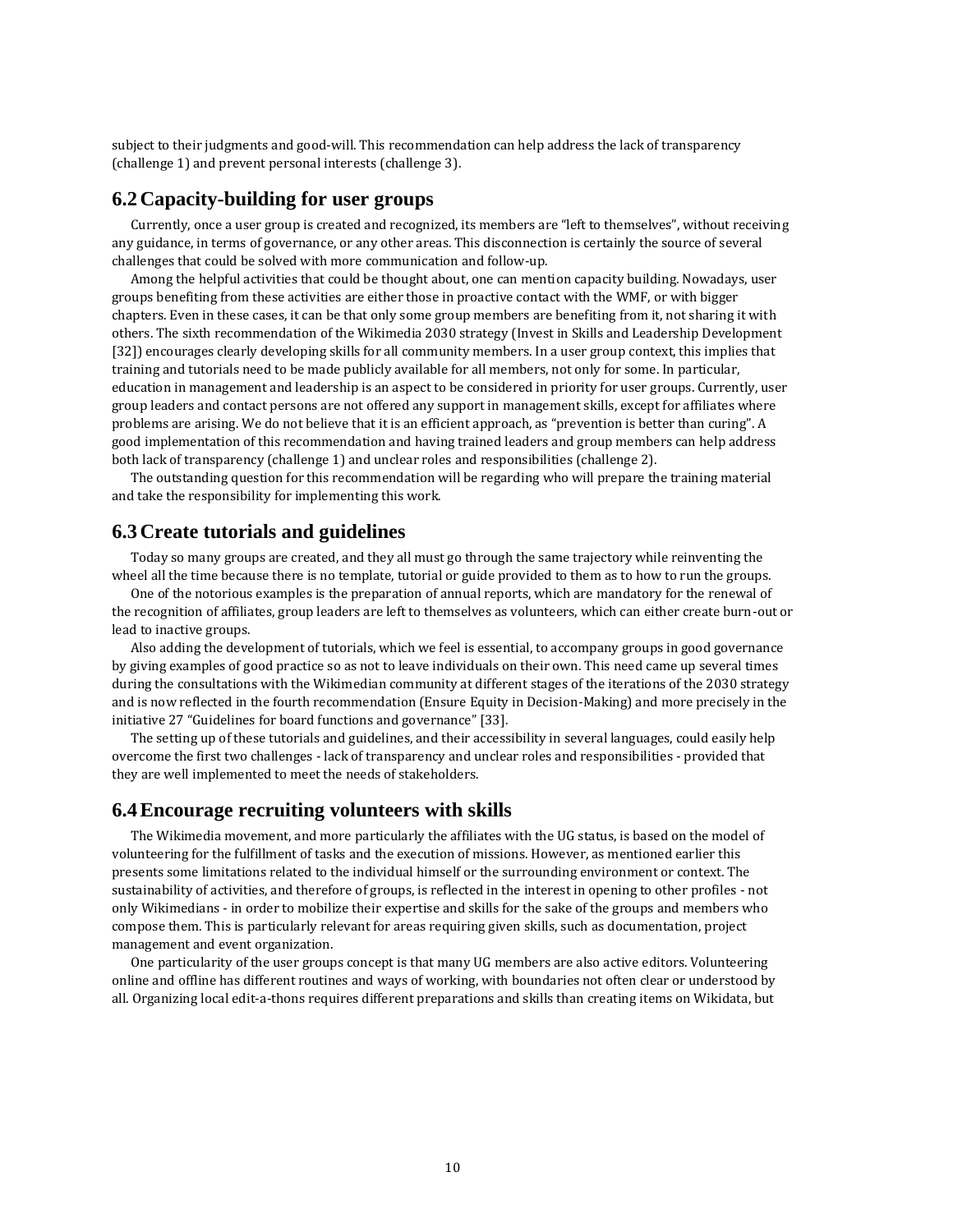both people performing these tasks are called "Wikimedia volunteers". It is not automatic that being a skilled online volunteer implies that one will be doing well offline, and vice versa. However, when creating a user group, the only requirement asked is to have 300 (online) edits, with no mention of any offline skills, even if the group itself will be working offline and driving offline activities.

In such a context, and beyond diversity that must be observed, there is a balance that needs to be carefully respected by the groups and encouraged by the community; between expertise, knowledge, motivation, dedication and representativity.

Overall, there should be a mindset shift, from only talking about democracy or presenting it as the "one-sizefits-all" solution, to encouraging certain skills, which are crucial for good governance of user groups. Encouraging the recruitment of skilled volunteers will reduce the risk of the persistence of the personal interests of the few (challenge 3) and will break the group's inaccessibility (challenge 4).

Given that the initial idea behind the concept of a user group is to have the simplest possible structure, and since this recommendation can seem to require a heavy workload for leading volunteers, it could be worth investigating if an intermediary structure could be put in place by the Wikimedia Foundation, easier to manage than a chapter, but more elaborated than a user group.

### **6.5Perform check-ups**

Volunteer management is a difficult task, given the particularities that this work implies [34]. Although volunteers have freedom to choose how and what to work on, and that there is no binding legal contract for them, it does not mean that anything could be done without accountability.

In several contexts, problems in user groups were reported after years from when they happened first. Usually, the reason being that a new member identifies the problem and reports it. We do not believe that this is optimal, especially that many volunteers are not aware nor familiar with the different reporting paths or existing teams that can help them act on problems they are noticing.

Currently, there is no proactive way to identify and follow-up the user group health on a thorough level. It might be that many UGs have one of the four challenges we identified, but not many are aware about it because it had not been reported. This is particularly relevant for challenge 4 (Group's Inaccessibility), where access can be locally blocked without many people noticing it.

In the same prevention spirit shared in earlier points above, we strongly recommend here that such situations are prevented by performing regular checks instead of waiting for members to report problems. We also recommend that checks are not in the form of surveys sent to groups, as a group with challenge 4 (closed group) will always report that it has a good situation. One suggestion can be to create a volunteer committee with this aim and provide it with the needed resources and tools to perform this mission. Having a good follow-up is key for a better inclusivity and can solve all the four identified challenges if implemented in a structured and well thought way.

# **6.6Summary**

Figure 2 below summarizes our recommendations and the challenges that they could address if implemented.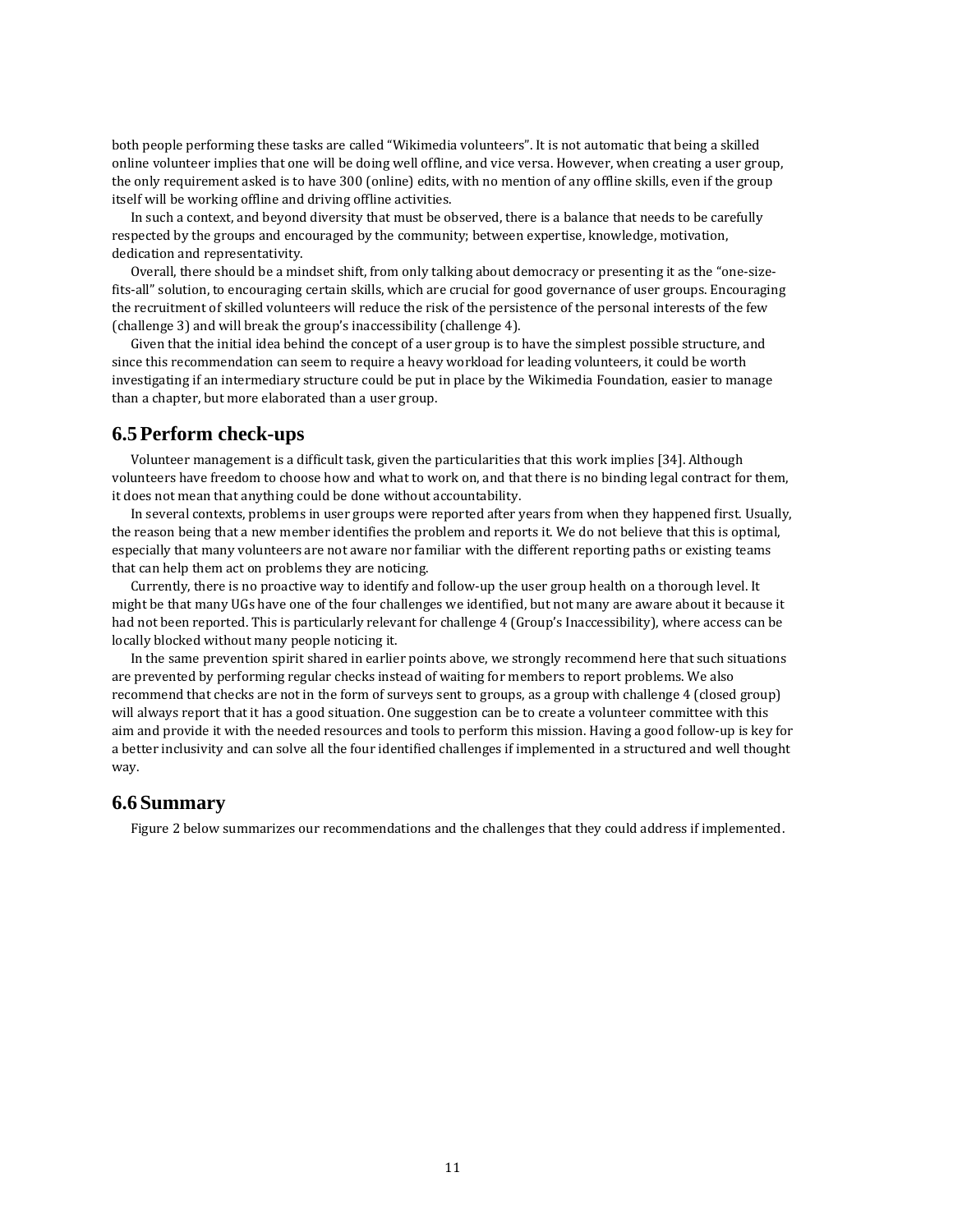| Recommendation<br>Challenge                                  | Lack of<br>Transparency<br>(#1) | <b>Unclear Roles and</b><br><b>Responsibilities</b><br>(#2) | Personal<br><b>Interests</b><br>(#3) | <b>Group's Inaccessibility</b><br>(#4) |
|--------------------------------------------------------------|---------------------------------|-------------------------------------------------------------|--------------------------------------|----------------------------------------|
| <b>Include More Contact</b><br><b>Persons per Group</b>      |                                 |                                                             |                                      |                                        |
| <b>Capacity-Building for User</b><br>Groups                  |                                 |                                                             |                                      |                                        |
| <b>Create Tutorials and</b><br><b>Guidelines</b>             |                                 |                                                             |                                      |                                        |
| <b>Encourage Recruiting</b><br><b>Volunteers with Skills</b> |                                 |                                                             |                                      |                                        |
| Perform Check-ups                                            |                                 |                                                             |                                      |                                        |

#### **Figure 2: Recommendation for addressing inclusivity challenges.**

# **7 conclusions and future work**

This paper has sought to move forward in understanding the dynamics in the Wikimedia movement, in this case the User groups. In the first sections, a number of concepts were presented and discussed, including online democracy and its pillars which was our basis to address the research question. Specifically, we examined using empirical analysis whether democracy solves the "lack of inclusivity" through either open participation, transparency, equality, accountability, or democratic dispute management. We proceeded by testing those five pillars with each identified inclusivity challenge.

The results suggest that only two issues can be solved through democracy; that are the lack of transparency and the personal interests. These findings bring to a conclusion that democracy is part of the solution, but not all solution. To the best of our knowledge, this paper represents a first attempt to tackle governance-related issues in Wikimedia User groups.

We believe that more attention needs to be devoted to investigating such questions in the future, as further research can check other issues apart from inclusivity and other challenges related to volunteering such as burnout. To this end, we also believe that future work should be carried out to see how the situation will evolve with the upcoming setting-up of regional and thematic hubs within the movement, as well as investigate concrete models of tutorials and material to be shared with User groups. Another suggested way forward could be performing a qualitative coding of user group practices that could provide some strong data to underpin the discussions. The Wikimedia Universal code of conduct gives an interesting set of criteria to evaluate these practices [35].

#### **REFERENCES**

- <bib id="bib1"><number>[1]</number> Meta contributors, "Wikimedia user groups," [Online].
- [https://meta.wikimedia.org/wiki/Wikimedia\\_user\\_groups.<](https://meta.wikimedia.org/wiki/Wikimedia_user_groups)/bib>
- <bib id="bib2"><number>[2]</number> Meta contributors, "Correctly identified problem, but concerns about proposed solution," [Online]. [https://meta.wikimedia.org/wiki/Talk:Wikimedia\\_Foundation\\_bylaws/December\\_2018\\_-\\_Affiliate-](https://meta.wikimedia.org/wiki/Talk:Wikimedia_Foundation_bylaws/December_2018_-_Affiliate-selected_trustees,_term_limits,_and_diversity#Correctly_identified_problem,_but_concerns_about_proposed_solution)
- [selected\\_trustees,\\_term\\_limits,\\_and\\_diversity#Correctly\\_identified\\_problem,\\_but\\_concerns\\_about\\_proposed\\_solution.<](https://meta.wikimedia.org/wiki/Talk:Wikimedia_Foundation_bylaws/December_2018_-_Affiliate-selected_trustees,_term_limits,_and_diversity#Correctly_identified_problem,_but_concerns_about_proposed_solution)/bib>
- <bib id="bib3"><number>[3]</number> Meta contributors, "Wikimedia committees," [Online]. [https://meta.wikimedia.org/wiki/Wikimedia\\_committees.<](https://meta.wikimedia.org/wiki/Wikimedia_committees)/bib>
- <bib id="bib4"><number>[4]</number> Wikimedia Foundation, "Resolution:Affiliations Committee Charter," 2012. [Online].
- [https://foundation.wikimedia.org/wiki/Resolution:Affiliations\\_Committee\\_Charter.<](https://foundation.wikimedia.org/wiki/Resolution:Affiliations_Committee_Charter)/bib>
- <bib id="bib5"><number>[5]</number> Meta contributors, "Affiliations Committee," [Online].
- [https://meta.wikimedia.org/wiki/Affiliations\\_Committee.<](https://meta.wikimedia.org/wiki/Affiliations_Committee)/bib>
- <bib id="bib6"><number>[6]</number> Wikimedia Foundation, "Resolution:Recognizing Models of Affiliations," 2012. [Online]. [https://meta.wikimedia.org/wiki/WMF\\_Resolutions/Recognizing\\_Models\\_of\\_Affiliations.<](https://meta.wikimedia.org/wiki/WMF_Resolutions/Recognizing_Models_of_Affiliations)/bib>
- <bib id="bib7"><number>[7]</number> "Governance," [Online].

[https://www.oxfordlearnersdictionaries.com/definition/english/governance.<](https://www.oxfordlearnersdictionaries.com/definition/english/governance)/bib>